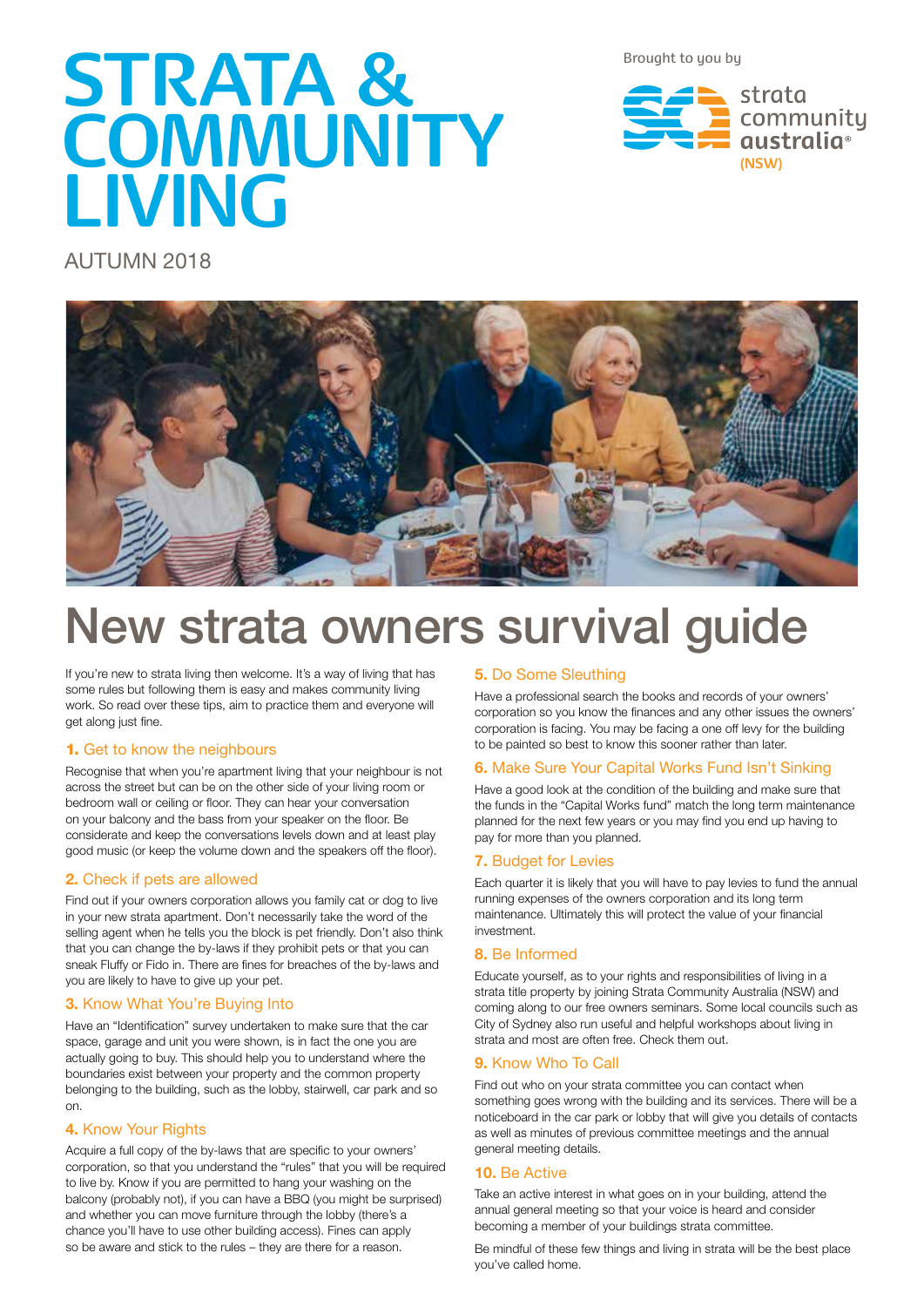"Other initiatives include developing a residents' herb garden (we are currently trialing pod style beds), encouraging birds in the gardens, and encouraging recycling. We have also installed a charity collection bin."

It was in seeing the outcome of these initiatives and the impressive results that prompted the committee to enter the awards.

Mark wants others to know that the awards are a great way of increasing awareness of programs and initiatives being undertaken by strata buildings.

"Sharing the journey with them has been a terrific experience and the award caps it off nicely," Mark concluded.



"There are limited ways of sharing information and experiences between buildings, and hopefully the awards are one way of improving this," he said.

"It is always great when hard work and dedication are recognised. Our programs have been team efforts between our consultants, our facility and building managers, and the committee representatives."



## Showing how community is achieved

Before you do, read all about the 2017 winners both of which we are showcasing here. While there was one award, both winners were so outstanding the judges couldn't decide between them and so both received the award.

#### Water efficiency has its rewards

Andrew Whittaker is chair of the strata committee of a mixed residential and commercial property located in the Haymarket area of Sydney's CBD.

The building has 154 residential lots and five commercial lots on the ground floor as well as parking for each lot and visitors/contractors. There are 18 floors (14 residential), including two levels of basement parking.

Andrew says the strata committee was encouraged to enter the awards by the City of Sydney (CoS).

"I had been working closely with CoS and Sydney Water on water and energy efficiency initiatives for the building, which were starting to show real improvements, particularly in driving down water use. We decided entering the awards would be a good way to see how we were going against other properties," Andrew explained.

A key driver for the strata committee and owners adopting the measures was cost savings and the financial incentives being offered. Council sponsored an energy and water audit of the building and Sydney Water offered a \$0 up-front project.

"The audit showed some serious problems with the building's energy and water use, most startling being that 28% of our water consumption was coming from minor internal leaks, namely leaking toilet cisterns and dripping/running taps.

"Owners were encouraged to support the water and energy efficiencies based on a number of factors including reducing environmental impacts, zero cost upfront for the water project, attractive payback periods and future savings (estimated at \$44,000 per year on water bills)."

Andrew says the water efficiencies put in place also created efficiencies with the hot water systems meaning savings on energy costs.

Winning the award was exciting for those involved and added to the positive feedback the strata committee received for the water system improvements.

The award also reflected the very strong engagement with owners and tenants that the strata committee has worked hard on over the last couple of years.

"We run a quarterly newsletter, bulletin boards and auto-notification through our building management system.

> Where you'll hear from and meet industry experts on a variety of topics which means we're ready to answer your strata questions.

#### A KEY DRIVER FOR ADOPTING THE WATER AND ENERGY EFFICIENCY WAS COST SAVINGS AND THE FINANCIAL INCENTIVES BEING OFFERED.

"For major projects we engage project managers who are required to conduct early and comprehensive consultation with residents. This is particularly important in a building which has many residents whose primary language is not English. Making a submission and driving change requires someone to "champion" the cause," Andrew explained.

Next for the building is implementing the agreed program of energy efficiencies.

"Our building, like many others, was built in the era of cheap power and plentiful water. Times have changed and we need to ensure that our properties don't become environmental dinosaurs which are expensive to operate and maintain.

"Our strata committee is firmly focussed on investing in the future, Andrew concluded.

#### Strategic planning pays dividends

Located in Darlinghurst is a 260 lot strata plan that has made significant reductions in its greenhouse gas emissions.

Mark Broadley chairs the strata committee and explains the process that was undertaken to achieve this result.

"Over the past 10 years, our strata plan has been guided by a strategic plan," Mark explained.

"This is a vision documenting our objectives and practices and its purpose is to guide the management of the building. A core aspect of this is environmental sustainability. We established an environmental sustainability framework, which is reviewed and reported on annually, and used to prioritise investment and measure outcomes."

In recent years the committee had noted rapidly increasing utility bills and did not wish to increase the strata levies. Having received feedback from the residents wishing to improve environmental sustainability, a decision was made to take positive action.

#### THE AWARDS ARE A GREAT WAY OF INCREASING AWARENESS OF PROGRAMS AND INITIATIVES BEING UNDERTAKEN BY STRATA BUILDINGS.

The sustainability measures implemented were wide ranging. The first initiatives focused on water savings, encouraged by the drought conditions at the time, and programs promoted by Sydney Water. On a larger scale level, tanks were installed to collect water for car-washing and irrigation, while on the smaller level the strata committee also established a shower head replacement program. This provided owners with options available to install water efficient shower heads in their apartments.

"We were also encouraged through involvement in the CoS Smart Green Apartments program, which demonstrated the potential benefits we could achieve. We sought specialist advice, which indicated that we could reduce our environmental impact by 20 percent," Mark said.

"Recently the focus has been on improving energy efficiency and reducing power consumption and costs. We installed LED lighting throughout our common areas and car park resulting in a savings of more than \$10K per month."



Owners who are SCA (NSW) members are also entitled, and very much encouraged, to enter the annual CHU Strata Community Awards. Nominations will open soon for the 2018 awards (check the website soon). Owners can make a submission for the Strata Community Environmental and Engagement Award.

#### SCA (NSW) Strata STRATA OWNERS Owners Day 2018

#### *Celebrating Strata*

When: Saturday 24 March, 9am-4pm Venue: Swissotel, 68 Market Street, Sydney Cost: \$40 Strata Owner Chapter Members \$60 Non Members

#### We'd love to see you at Strata Owners Day 2018